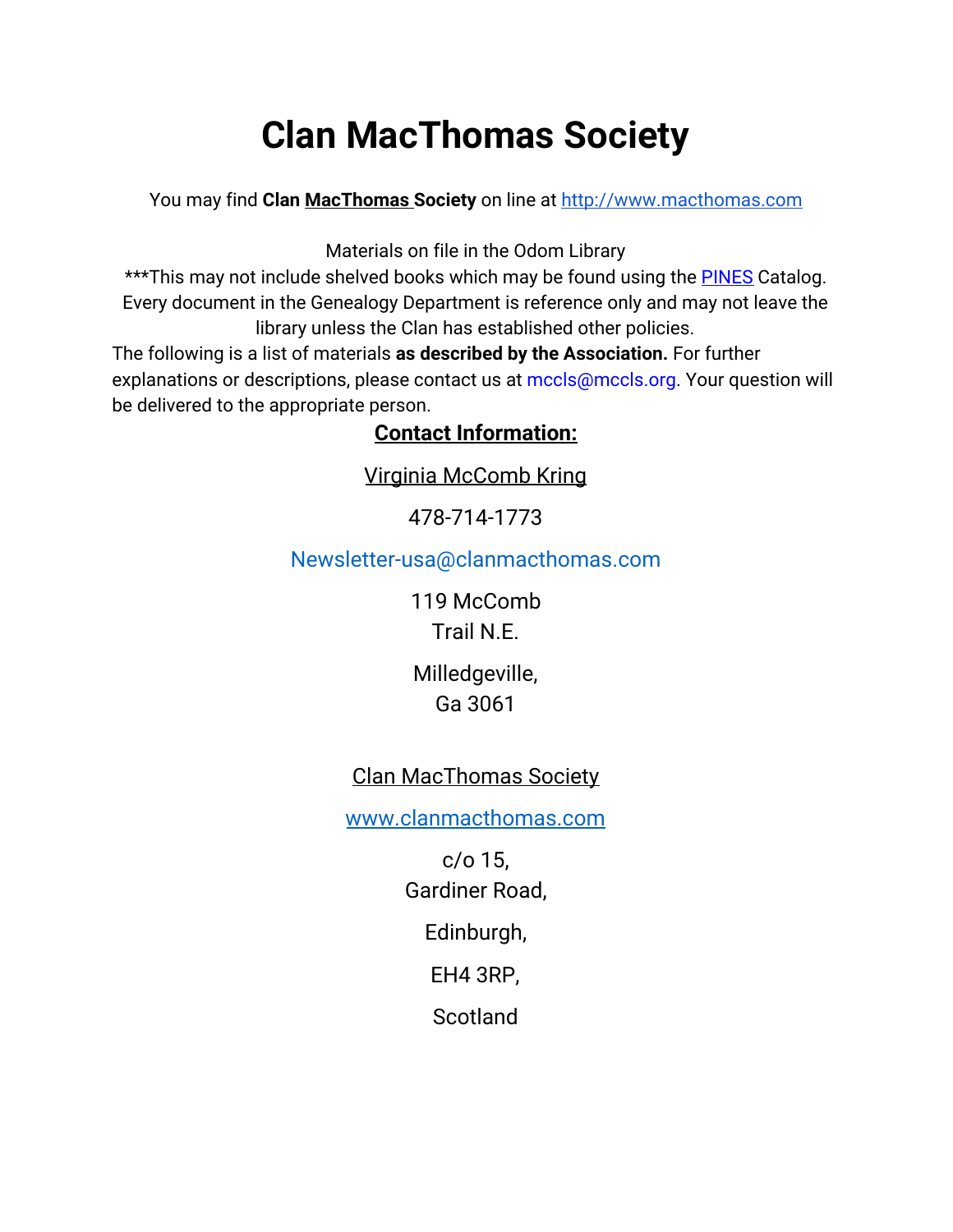**1**

**Source List for McComb** - 6 pages, submitted by J Jay McComb, Jr., dated 22 May 2001 **2**

**Source List - general use -** 2 pages, submitted by R Thompson, dated 26 December 2002

### **3**

**Piping Music,** *March of the MasThomases***,** 6/8 march from the MacThomas Society **4**

**Piping Music,** *Clach a' Choilich-PioBroch***, Lady Finegand** slow air and a poem, *The Shepard of Glenshee*, 3 pages. from MacThomas journal, no date

#### **5**

**McComb Family Record,**  compiled by Henry Alexander McComb, 1917 from various family records, 7 pages

#### **6**

**Genealogical Record of the McComb Family in America,** compiled by Peter Hathaway Kemper McComb (PHK) 1913. This record is part of further compiling from 1912 - 1942 by Virginia M. McComb, 11 pages.

#### **7**

**McComb Family Record,**  compiled by PHK McComb, 1917, part of larger compilation see items 5 & 6, 2 pages

#### **8**

**Connections,**  from the Family History Library, SLC, Utah. Compiled by Edward Milton MacComber. Describes research to prove/disprove MacComber rights to Clan membership. 3 pages. No date.

#### **9**

**The McComb Family**, Type written pages compiled by Sarah Amanda McComb (Aunt Manda b. 1858 d. 1942) 10 pages

#### **10**

**History of the Name McComb**, Type written, journal pages, No author - though to be part of item 9, 3 pages

#### **11**

Ancestry of Susan McComb, Including John Hubbard and John S. Gustin (her husband) compiled by Susan A. Dewick in 1900. 10 pages out of numerical sequence.

#### **12**

**Thompson Family Genealogy** Compiled by Dr. Robert Thomson, 2002, 3 pages.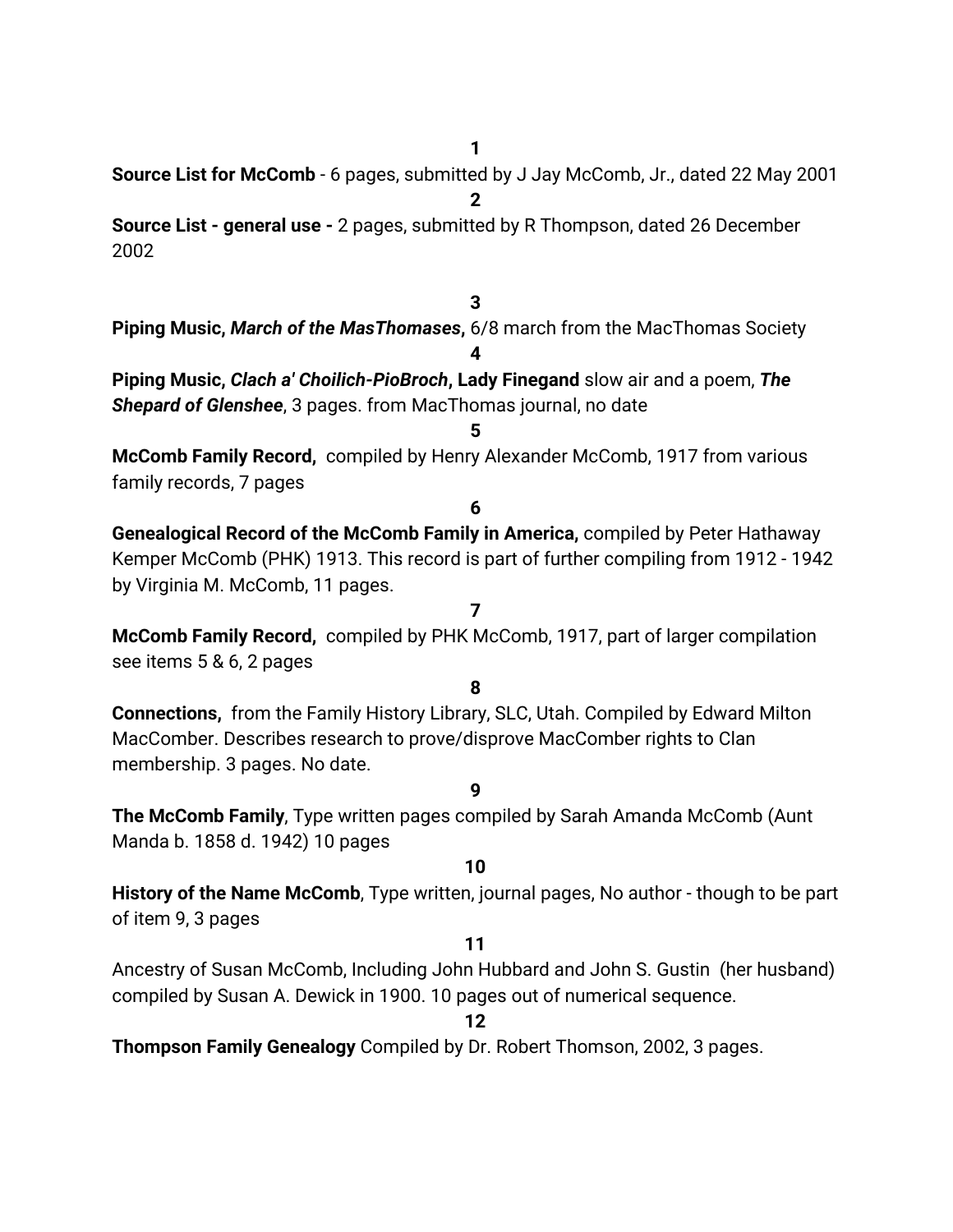**13**

**Color Plate, History of Surname: MacThomas.** Describes MacThomas Tartan and Clan cap badge. No author, 1992.

**14**

**The MacThomas Tartan**. Researched and compiled by Roger F Pye. Taken from first records of the Society, c. 1950s. Reproduction of 1st tartan is in black and white, poor quality, 5 pages with footnotes.

#### **16**

**MacIntosh Families in Glenshee and Glenisla**. By A M MacIntosh. Compiled by George Bain, 1916, 3 half-pages

**17**

**McComie Mor-New Light on an Old Fallacy**. Author unknown. Taken from the Society magazine, volume 1 and reprinted on McOmie website. 3 pages.

**18**

**Tracing Andrew MacThomas Ancestry**. Compiled by Andrew 09/2000, supporting Society claim to Chiefship of the Clan MacThomas, 1 page.

#### **19**

**20**

**Descendants of David Comee (Combie?) (Comy?)** Beginning in 1635, in Scotland. Researched and Compiled by Ms. Jeanne C. Evans of MA, a descendant. 39 pages.

**Medals and Awards of Williams McCombie of Tillyfour.** Brochure compiled by Family10/74 and submitted by Stella and John McCombie of IL., 4 pages

#### **21**

**England-Scotland Aug 5-21, 1985**. Driving tour and locating the"marriage stones" (Crandart Stones) mounted on home of Ian McCombie in 1660, locating the stone kiln of McCombie Mohr. Compiled by Stella and John McCombie in 1985. 23 pages.

**22**

**Ancestry of Mr. John Thomson**. Compiled by Dr. Brian Thomson, Scots Roots (Ancestor Research), 28 Feb 2002.

#### **23**

**Feuds Between the Farquaharsons and McComies of Glenisla**. Research by Mr. Andrew Jervise in 1885. Discusses feuds in the late 1600s. and home of McCombie Mohr and "The Cranhart Stones." 4 pages

#### **24**

**The Thomson Plaid. History of (a) Thomson Family from the 17th to the 20th Century.** Ancestral lineage, copy of the will, section dealing with Samson, NC, compiled, edited,

and copyrighted by Dr. Stan Cosby of OK (a descendant), 1988. 27 pages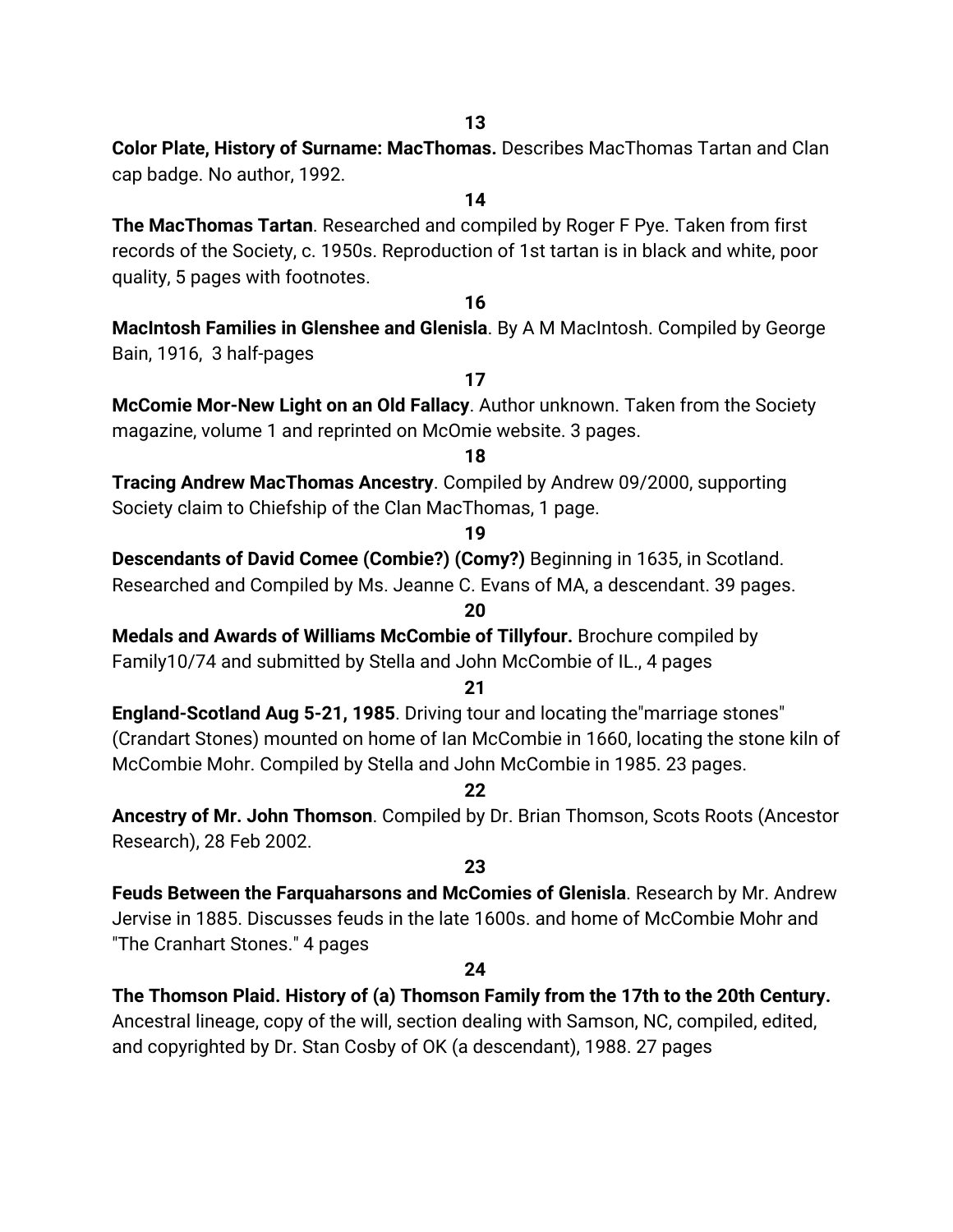#### **MacComb Introduction, Military Uniforms and other Illustrations for the M'Colme,**

**Macomb, McComb and McCombs**. An early history of the greater McCombs in Scotland, John McComb, Archtect in NY, Gen. Alexander McComb in War of 1012. Dr. John M'Colme in French & Indian Wars, and others. Compiled by Mr. Jeff McComb of CA, 2001, 31 pages.

#### **26**

#### **Descendants of Samuel McCombe. Lineage starting c. 1860 and ending 1991.**

Researched and compiled by Mr. Ronald McComb of AZ (a descendant). 24 Nov. 2002, 35 pages and a photograph of Ronald & Margaret McComb.

**27**

**McCombie Ancestry.**  Beginning with b. of John (Ian) McCombie, Chief of Clan MacThomas in 1607. Ending with b of Helena M Ferguson

(McCombie) in 1947. "Unfortunately this lineage record was interrupted in transmission and is incomplete. Helena has promised to send a new file." Compiled by Helen M F Hurhangee of England 3/31/00, 35 pages.

#### **28**

**Journey to the Promised Land.** Narrative of John McComie, his wife, Isabella, and their three daughters, leaving their ancestral home, and traveling by sailing vessel to NY. Also the family's odyssey across the American Plains to Utah in 1860. Also included is a photograph of the steamship "Wyoming." From the files of the McOmie history. Compiled in 2000. 4 pages. An addendum attachment of 3 pages.

#### **29**

**Descendants of Peter McOmie or McOmish.** Beginning with the above birth in1765 and ending with most recent lineage addition in 1975. Excerpts from many sources. The 1973 Wyoming Project, The Library of Congress, and personal diaries. Completed by David McOmie of WA, a descendant. 2002, 51 pages.

#### **30**

**Descendants of James Renny Thom.** Starting with generations in c. 1800 and ending with generation # 6 in 1987. Includes research on James Thom as a Constable with the NW Mtd. Police in 1874. Prepared by Mrs. Gerry McKinnell (Thom) of Parksville, BC Canada, 1/10/03, 4 pages.

#### **31**

**Earliest Records of McThomas, McTavish in Invernesshire**. Copy of official record from christening, marriage, and birth records. Starting 1695 until 1845, also includes Parish. Acquired by Robt. W MacThomas 200, 1 page.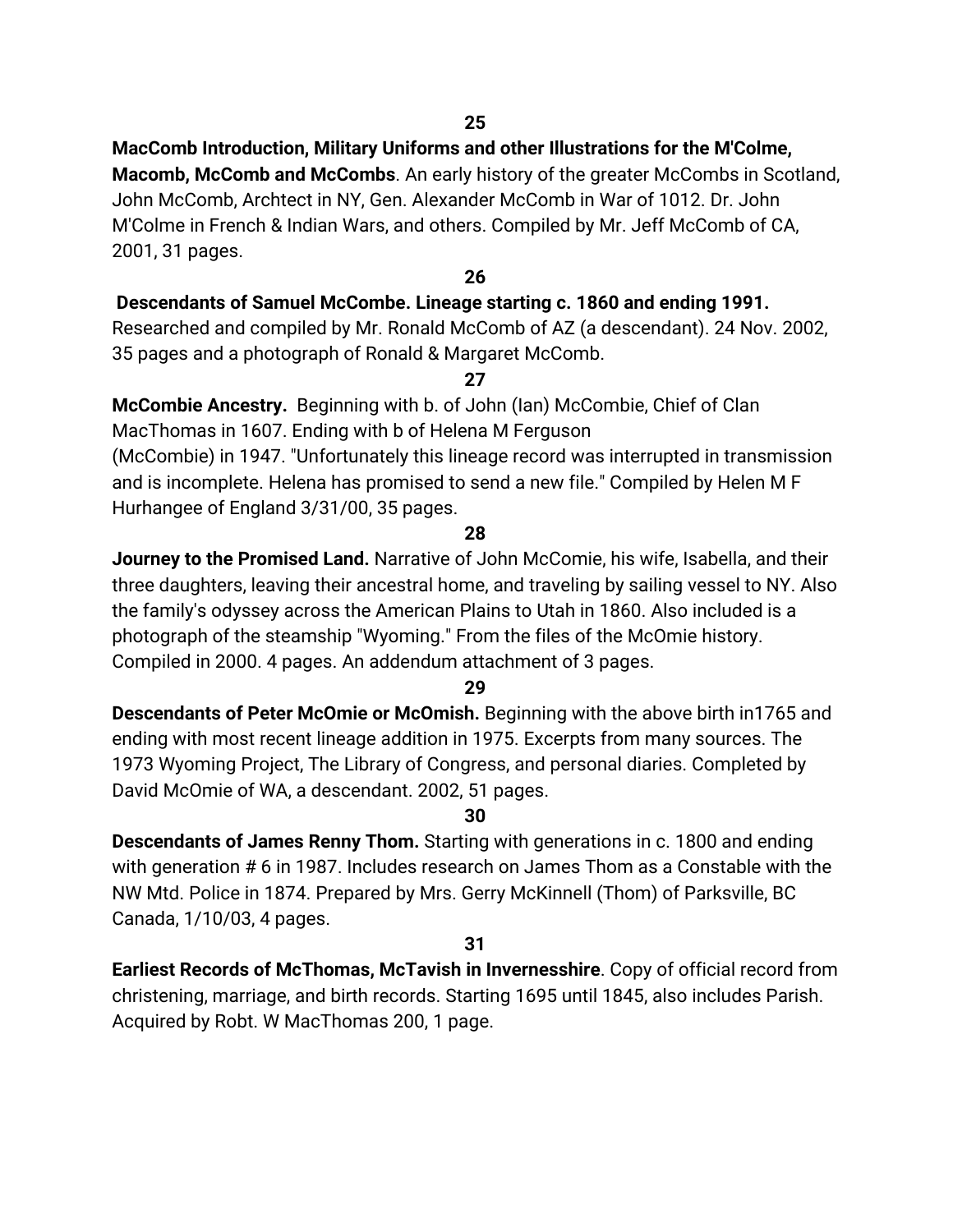**Sketch, in India Ink, Depicting Place of Death of E. Thomson (MacThomas).** Sketched by Signal Sgt. GW Anderson. Depicted are the location of killed and wounded members of 72nd Highlanders (later Seaforth) after 1st battle of Asmai Heights near Kabul, Afghanistan. 1879. Sketch acquired by Robt. W MacThomas from Ft George Military Museum, Inverness, Scotland. 2000. 1 page

#### **33**

**MacThomas, Missing Generations While in Ireland.**  Including notes by Virginia McComb and College research paper (and footnotes) titled: The English Civil Wars: How the First MacThomas Clansmen Came to America. By Mr. Robert E. Thomas of NC, Aug. 08, 2002. Submitted by John J McComb of CA, 2003. 17 pages

#### **34**

**Genealogy of Thom Family of Nevada**. Starting with James McIntosh (m. 20 July 1820) to date with Heather Thom Palmer, submitted by same, 02/03, Las Vegas, 1 page.

**35**

**Ancestors of Gerald Macom.** With an additional paper on  **The Descendants of Robert George Macom,**  a third page listing of sources for both. Compiled and submitted by Mrs. Erma Macom of KY. 2003. 3 pages.

#### **36**

 **Migration of Scots-Irish to S. Western North Carolina.**  Written by Math A C Newsome, Curator of the Scottish Tartan Museum, 2001. 8 pages.

#### **37**

 **Letter from P H McComb.**  Letter was in possession of Mr. Bill McCombs (Statesville, NC). Dated 11/20/12. Foreword and post script by Member Robert E Thomas of NS. April, 2002. 2 pages.

#### **38**

**A McComb Packet.** Articles concerning various aspects of the McComb ancestors:

**A**

**Ester (McComb) Mountain**, 1927, Peaks & People of the Adirondacks.

#### **B**

**James Jennings McComb**. Builder of Esterwood Mansion, Dobbs Ferry, NY, 1894, 4 pages

#### **C**

**Histories of the McCombs in America: Descendants of the B\_lk (Thomas) McComb, ca. 1750.**

**D**

**Missing generations while in Ireland** (Notes by Virginia McComb, McComb book)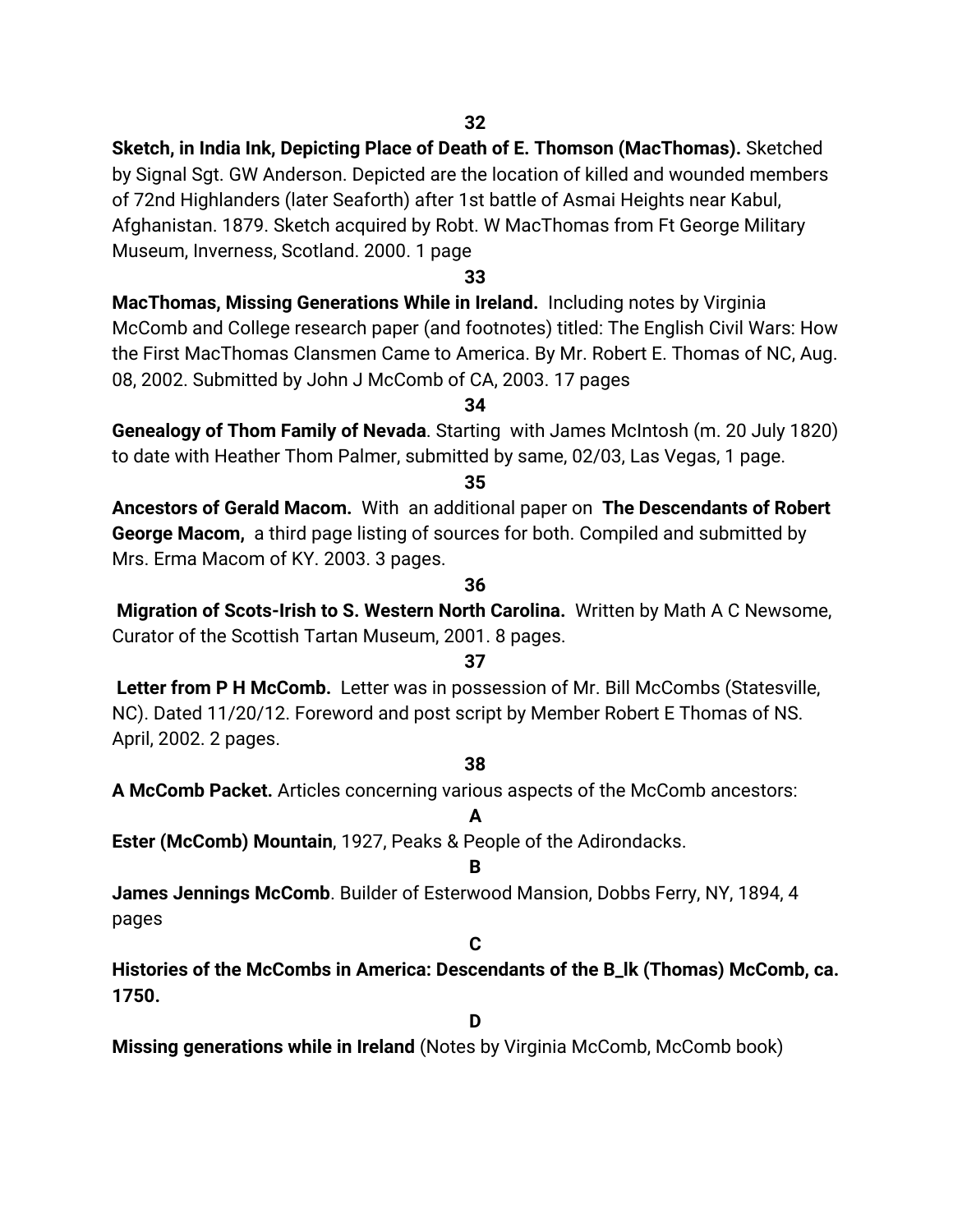**E**

**McComb, The Stream of Settlers from Washington Co. PA to Ohio**. ca early 1800s. 3 pages.

**39 A McIntosh Packet.** Short Articles **A Lachlan McIntosh and Descendants** beginning 1826 thru 1845, in Virginia. **B George McIntosh**, Son of John McIntosh and Catherine MacKay, and descendants 1790-1845. **C McIntosh Genealogy Book** (sale of) written by Maggie Peters, Corunna Ontario. Index of publication. 2003 **40 The Black Chanter of Clan Chattan.** Written by A. MacPherson of Kingussie, Scotland. 1894. 3 pages

Additional information follows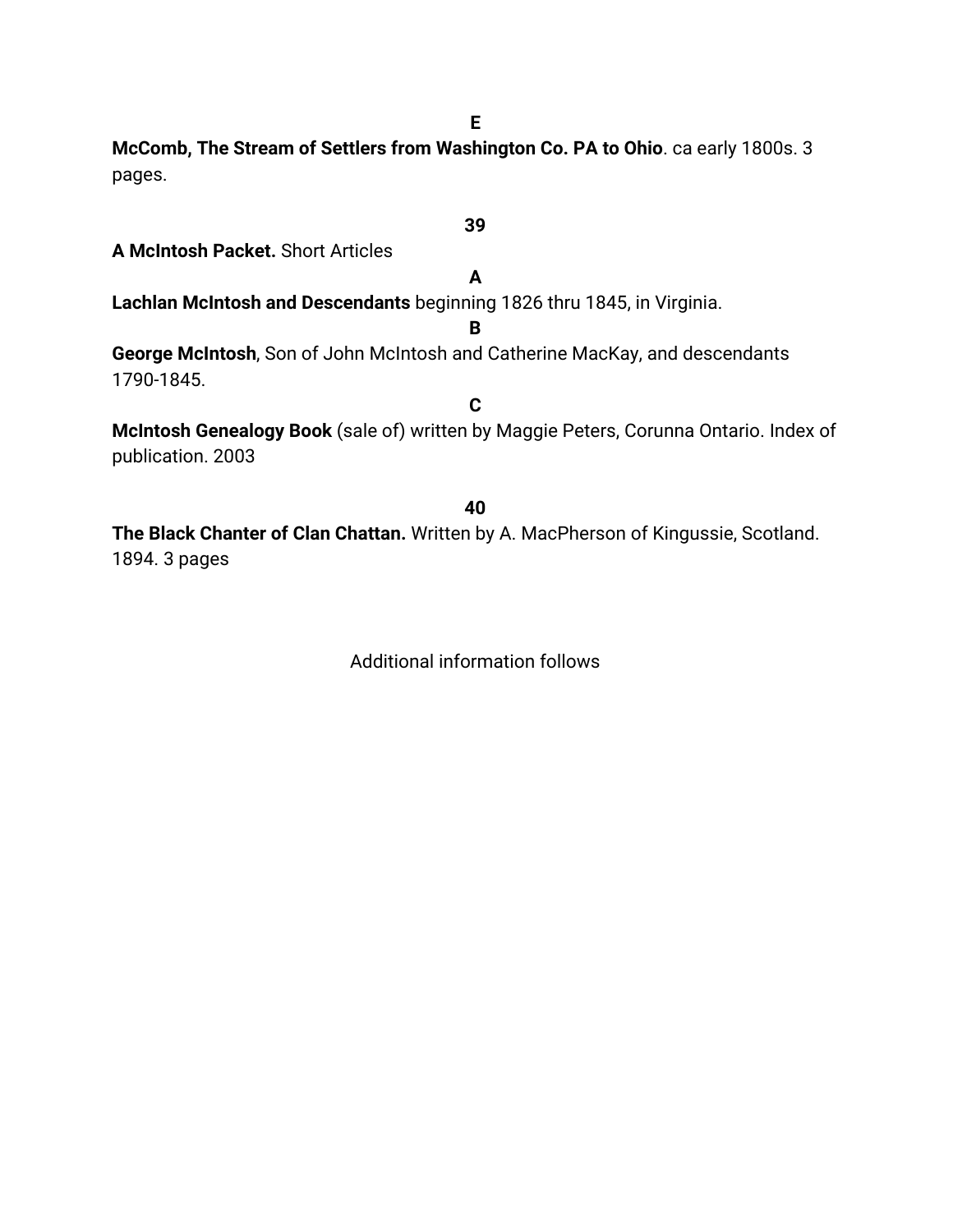# **Clan MacThomas Society**

Items added to the repository in the Ellen Payne Odom Genealogy Library in Moultrie, Georgia.

> List compiled by:

Virginia McComb Kring

Clan MacThomas Society

North American Branch Newsletter Editor

> International Social Media Director

**North** American Branch Archives Committee

> List complied and delivered on: 16 March 2019

#### **Annual Clan Magazine**:

Title: Clach a' Coilich / Clach Na' Coileach

Author: Clan MacThomas Society Editors

Years of Publications Being Deposited:

1975 ·

·

['](https://www.mccls.org/wp-content/uploads/odom_gen.htm)

1976

· 1981

· 1982

·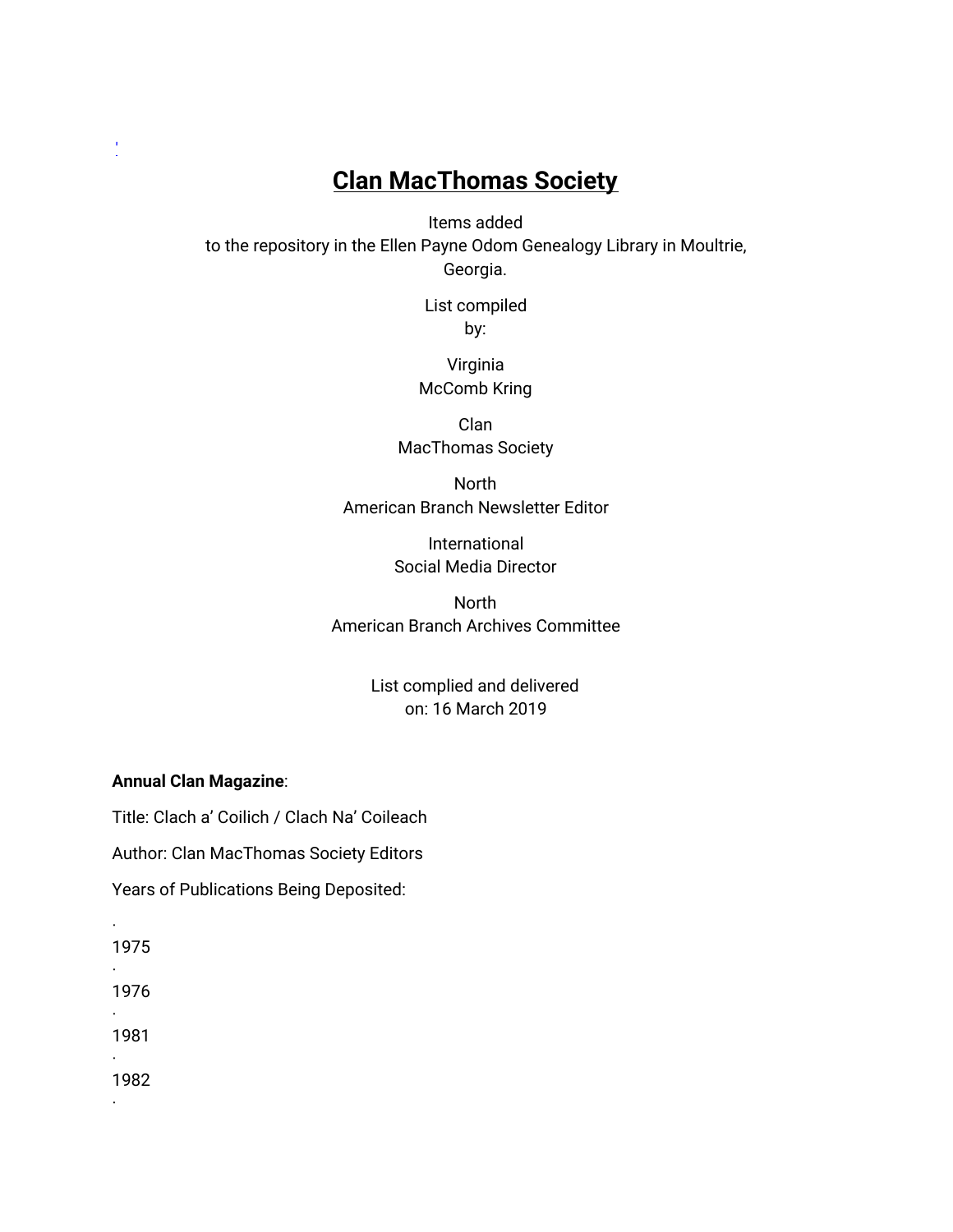| 1984<br>$\mathcal{L}^{\text{max}}$   |  |  |  |
|--------------------------------------|--|--|--|
| 1985<br>$\mathcal{L}_{\mathcal{A}}$  |  |  |  |
| 1986<br>$\epsilon_{\rm{max}}$        |  |  |  |
| 1988<br>$\mathcal{L}_{\text{max}}$   |  |  |  |
| 1990<br>$\mathcal{L}^{\text{max}}$   |  |  |  |
| 1991<br>$\mathcal{L}_{\rm{max}}$     |  |  |  |
| 1992<br>$\mathcal{L}_{\rm{max}}$     |  |  |  |
| 1993<br>$\mathcal{L}_{\text{max}}$   |  |  |  |
| 1994<br>$\mathcal{L}^{\text{max}}$   |  |  |  |
| 1995<br>$\mathcal{L}_{\mathcal{A}}$  |  |  |  |
| 1997<br>$\mathcal{L}_{\rm{max}}$     |  |  |  |
| 1998<br>$\mathcal{L}^{\text{max}}$   |  |  |  |
| 1999<br>$\mathcal{L}_{\text{max}}$   |  |  |  |
| 2004/5<br>$\mathcal{L}^{\text{max}}$ |  |  |  |
| 2006<br>$\mathcal{L}_{\mathcal{A}}$  |  |  |  |
| 2007<br>$\epsilon$                   |  |  |  |
| 2008<br>$\ddot{\phantom{0}}$         |  |  |  |
| 2009<br>$\epsilon_{\rm{max}}$        |  |  |  |
| 2010<br>$\epsilon$                   |  |  |  |
| 2011<br>$\mathcal{L}^{\text{max}}$   |  |  |  |
| 2012<br>$\mathcal{L}_{\text{max}}$   |  |  |  |
| 2013<br>$\mathcal{L}_{\mathcal{A}}$  |  |  |  |
| 2014                                 |  |  |  |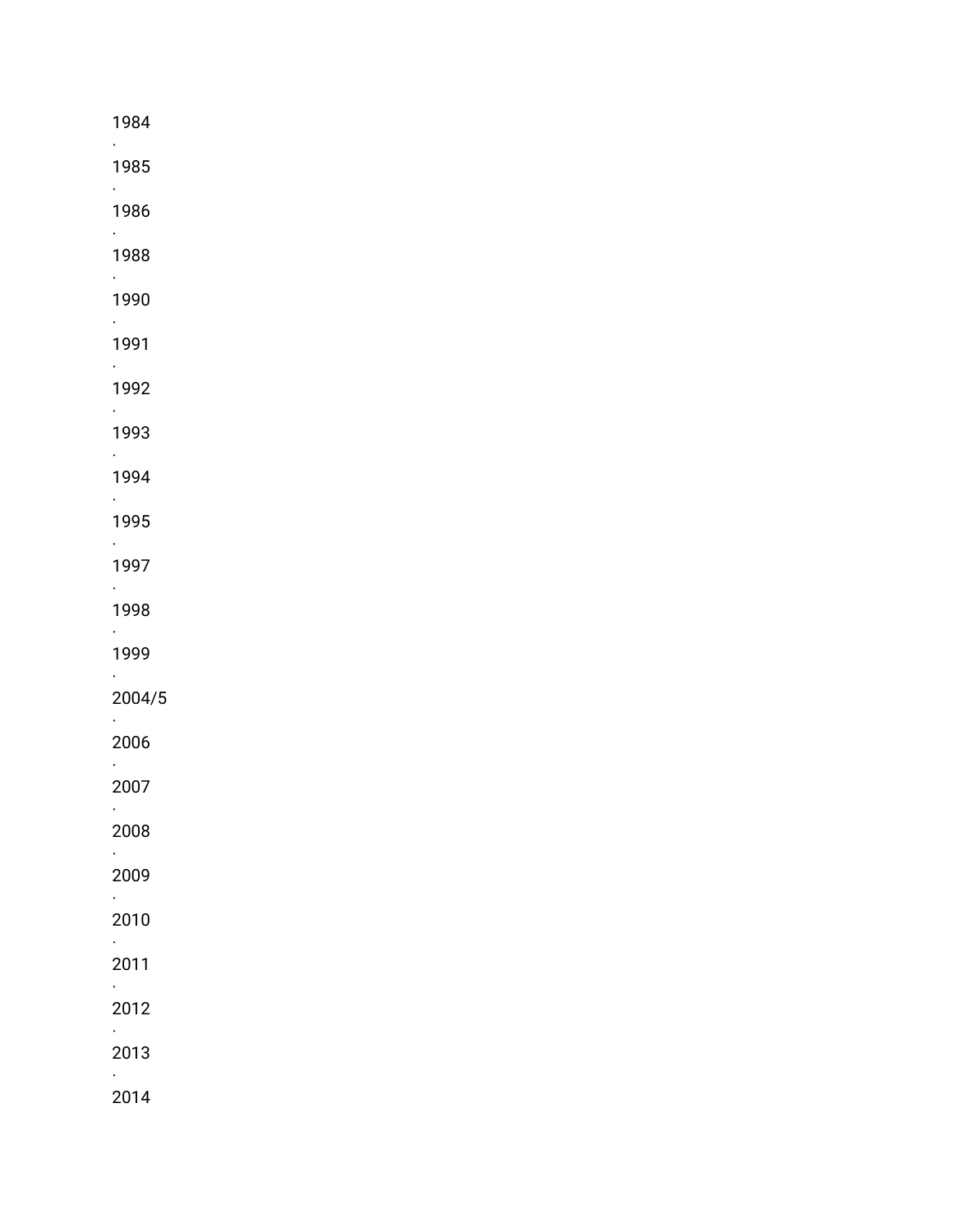· 2016

·

·

·

·

·

·

·

·

·

·

·

·

·

·

·

·

Title: Clan MacThomas North American Branch Newsletters

Author: Clan MacThomas Newsletter Editors

Years of Publications Being Deposited (Printed copies located in 3 ring binder):

Dec 2001 Jan 2002 Feb 2002 Mar 2002 Spring 2002 Summer 2002 Aug 2002 Oct 2002 Dec 2002 Apr 2003 Jun 2003 Aug 2003 Oct 2003 Dec 2003 Feb 2004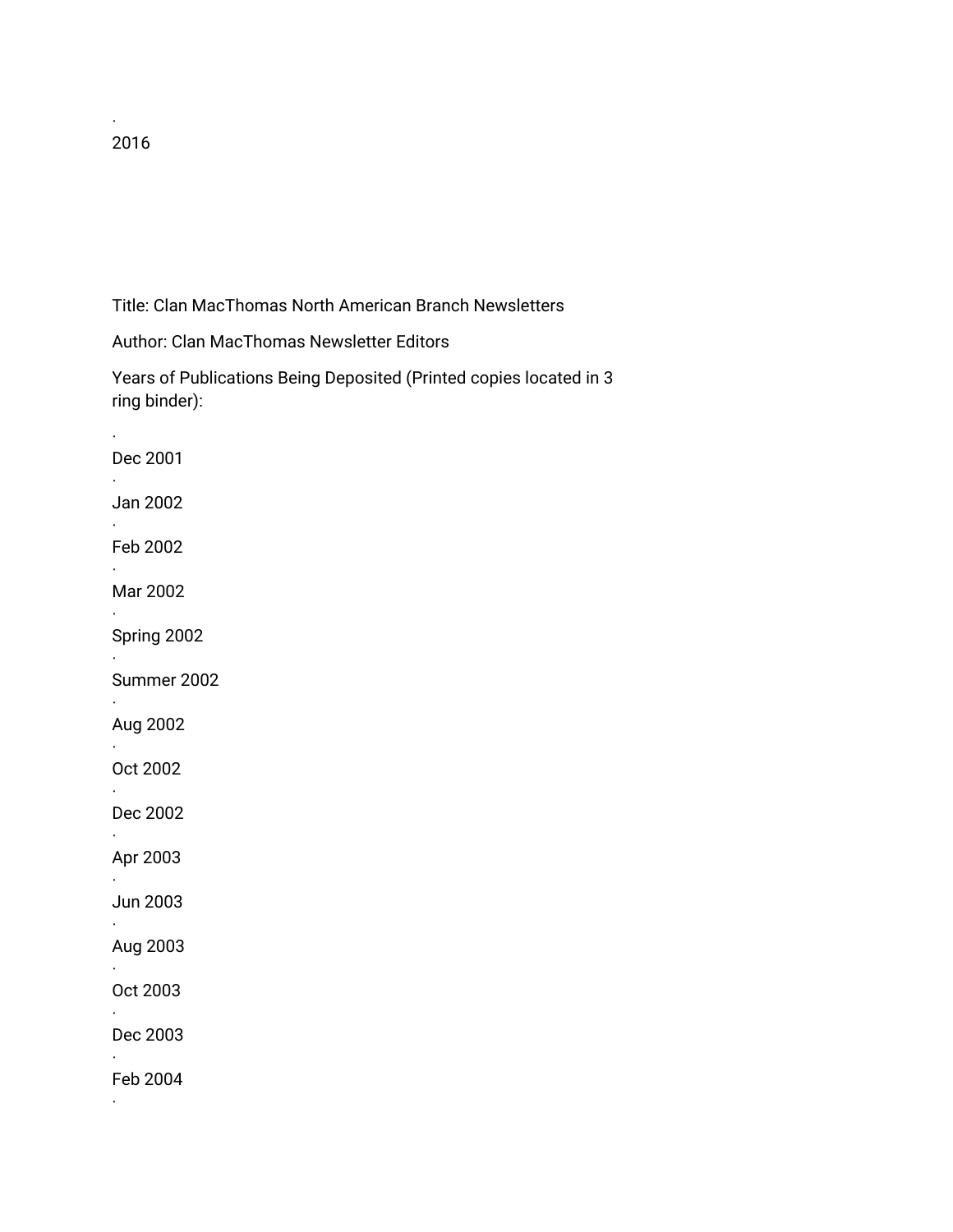Apr 2004 · Aug 2004 · Oct 2004 · Dec 2004 · Feb 2005 · Apr 2005 · Jun 2005 · Aug 2005 · Oct 2005 · Feb 2006 · Jun 2007 · Jun 2012 · May 2012 · Dec 2012 · Mar 2013 · Dec 2014 · Apr 2015 · Nov 2015 · Aug 2016 · Nov 2016

#### **On Compact Disc:**

Title: Scotland Newsletters #10 in Feb 1980 - #46 in Jan 2010 and North American Branch Newsletters Oct 1979 by McComb, John – Dec 2010 by